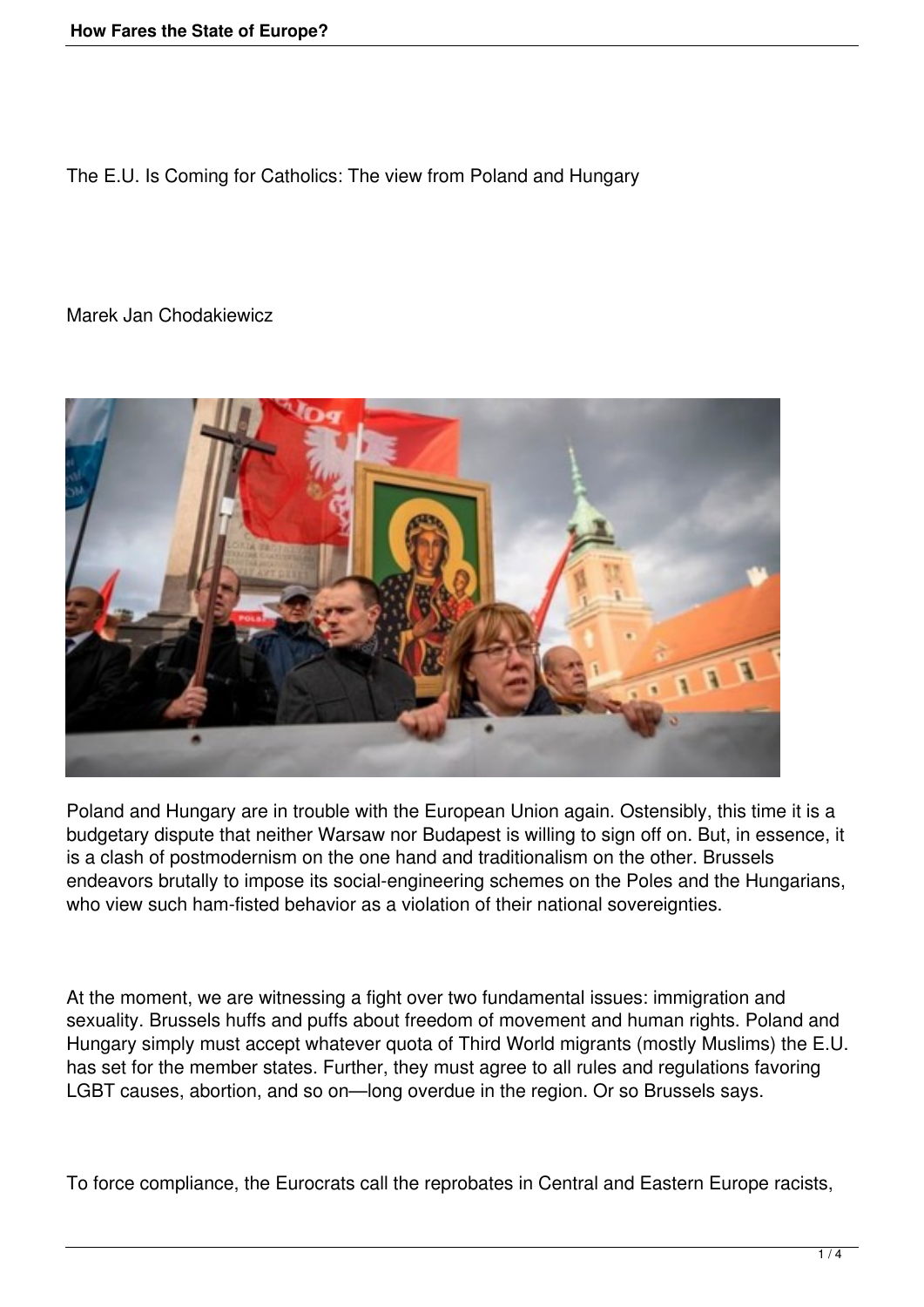homophobes, and misogynists. Brussels resents the Magyars and the Poles for controlling their own borders. The E.U. is livid that the constitutions of Poland and Hungary both define marriage as a union between a man and a woman. The commissars of the European commission hate the fact that the Hungarian Parliament defunded "critical theories," "gender studies," and other such programs in the nation's universities. Lastly, the lords of the European superstate fume at Poland's legal protection of life, in particular the outlawing of abortion on demand.

But the Polish and the Hungarians are neither racist nor any kind of sex-phobic. They merely practice defense against the nefarious consequences of those fashionable ideologies embraced by the E.U.—ideologies that have done so much to ruin Western Europe. Thus, the Poles and the Hungarians see such strictures as disingenuous. For them, it is about maintaining sovereignty, including the cultural essence of their nations.

They themselves decide who may or may not come to settle within their borders. And they have been quite welcoming and accommodating of the alien needy. For instance, Poland is not only host to about a million Ukrainian war refugees and economic migrants, but it has agreed to welcome Syrian Christians on the Vistula.

Further, as far as Syrian war refugees, both the Hungarians and the Poles (via their governments and religious charitable institutions) have been doing yeoman's work at the source, where it really matters: in the Middle East refugee camps. This way, the needs of the destitute are taken care of in situ. The unfortunates remain close to home, ready to return when the conflict is resolved.

That is the most efficient way to manage this kind of human tragedy, the point lost on Brussels and, particularly, Berlin. The masters of the E.U. would rather see waves of refugees resettled on the Continent and pay homage to the gods of multiculturalism… and, in due time, to bolster their tax intake, salvage labor shortages, and reverse their demographic collapse.

They also order the Hungarians and the Poles to fall in line as far as LGBT issues are concerned. Poland and Hungary must become as forward-thinking as the rest of the E.U., in particular its Western part. That means changing laws protecting traditional family and embracing everything from gay marriage through gay adoption to mandatory school indoctrination sessions about gender fluidity, transgenderism, and other achievements of so-called "sexual citizenship" that has become standard in the West.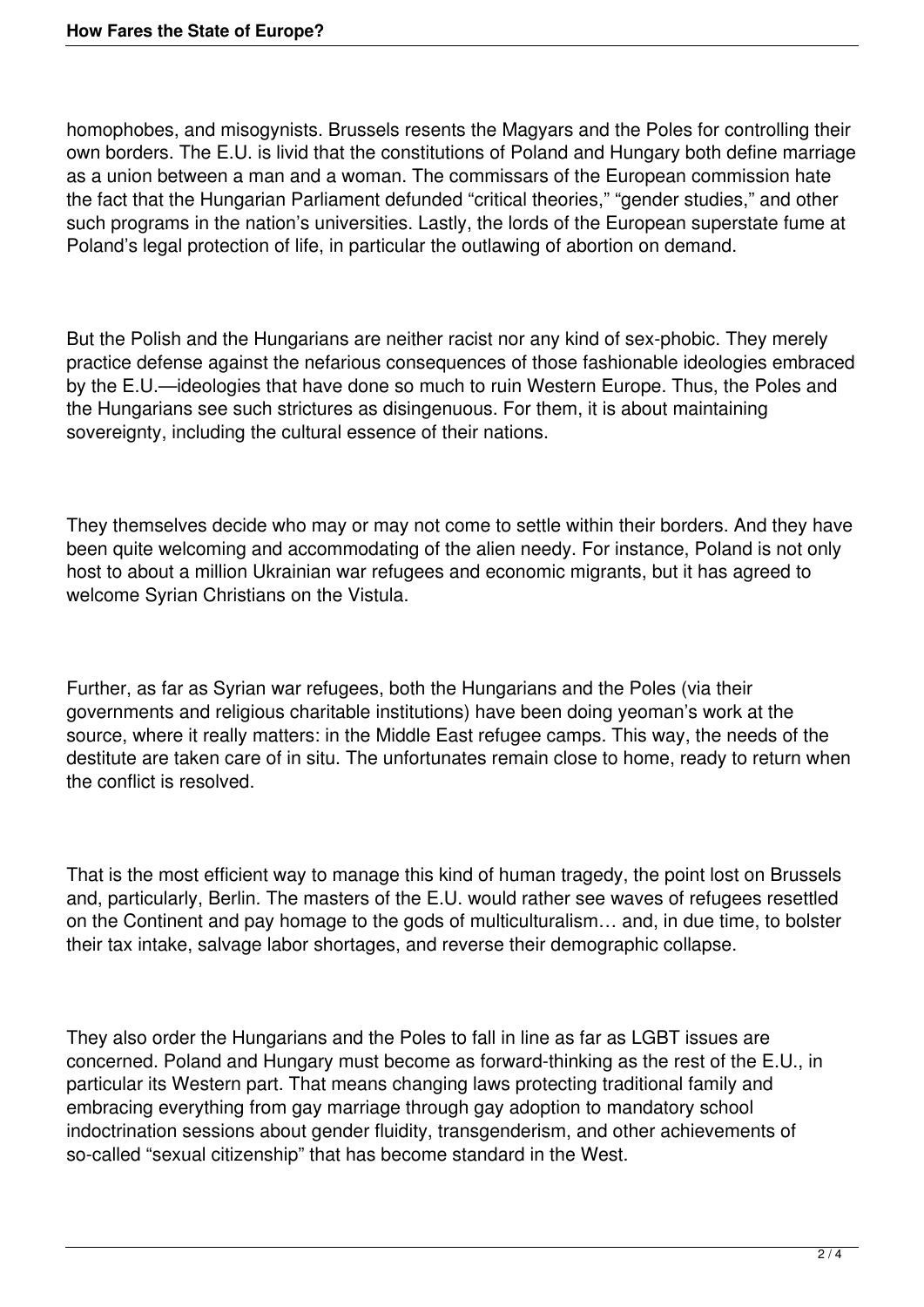Once such "norms" are rammed down the Hungarian and Polish throats, the road to other joys of what Saint John Paul II called "the culture of death" will be wide open. Euthanasia beckons. Who knows? Pedophilia may be in the cards as more and more progressives insist that we lower the age of consent. That is what Warsaw and Budapest fear and expect.

Then, as now, there will be no room for diversity under the diktat of Brussels and Berlin. Everyone must fall in line.

This is the prism through which one ought to see the latest spat. The Eurocrats have made the redistribution of Polish and Hungarian taxes contingent upon their agreement to unrestricted emigration and the Sexual Revolution. Both nations thus vetoed the E.U. budget. We're talking about \$2.2 trillion. There will be no tying of the budget to the Polish and Hungarian compliance with any social-engineering schemes.

The E.U. struck back by introducing an alternative way of disbursing its largesse through a "bridge fund" option. This would allow the E.U. executive (not popularly elected, of course) to exclude the dissenting countries from the distribution process. The latter includes a generous amount set aside for Covid relief. Thus, the masters in Brussels violate parliamentary procedures by bureaucratically subverting the democratic process and allocating the monies by fiat to nondissenting countries.

So far, Hungary and Poland have refused to budge. All parties involved are frantically looking for allies. The dissidents have not only hobnobbed with the Croats and the Slovenes, whose governments are rather conservative, but they have chatted up the Portuguese, who are ruled by the left.

The E.U. has also recalled its top representative from Poland. Two Belgian regions broke off direct relations with their Polish counterparts. Germany's leading social-democratic politician, Martin Schulz, threatened to cut subsidies to Hungary if elected chancellor. The Dutch Parliament vowed to haul Poland before the Constitutional Tribunal for allegedly tormenting homosexual persons.